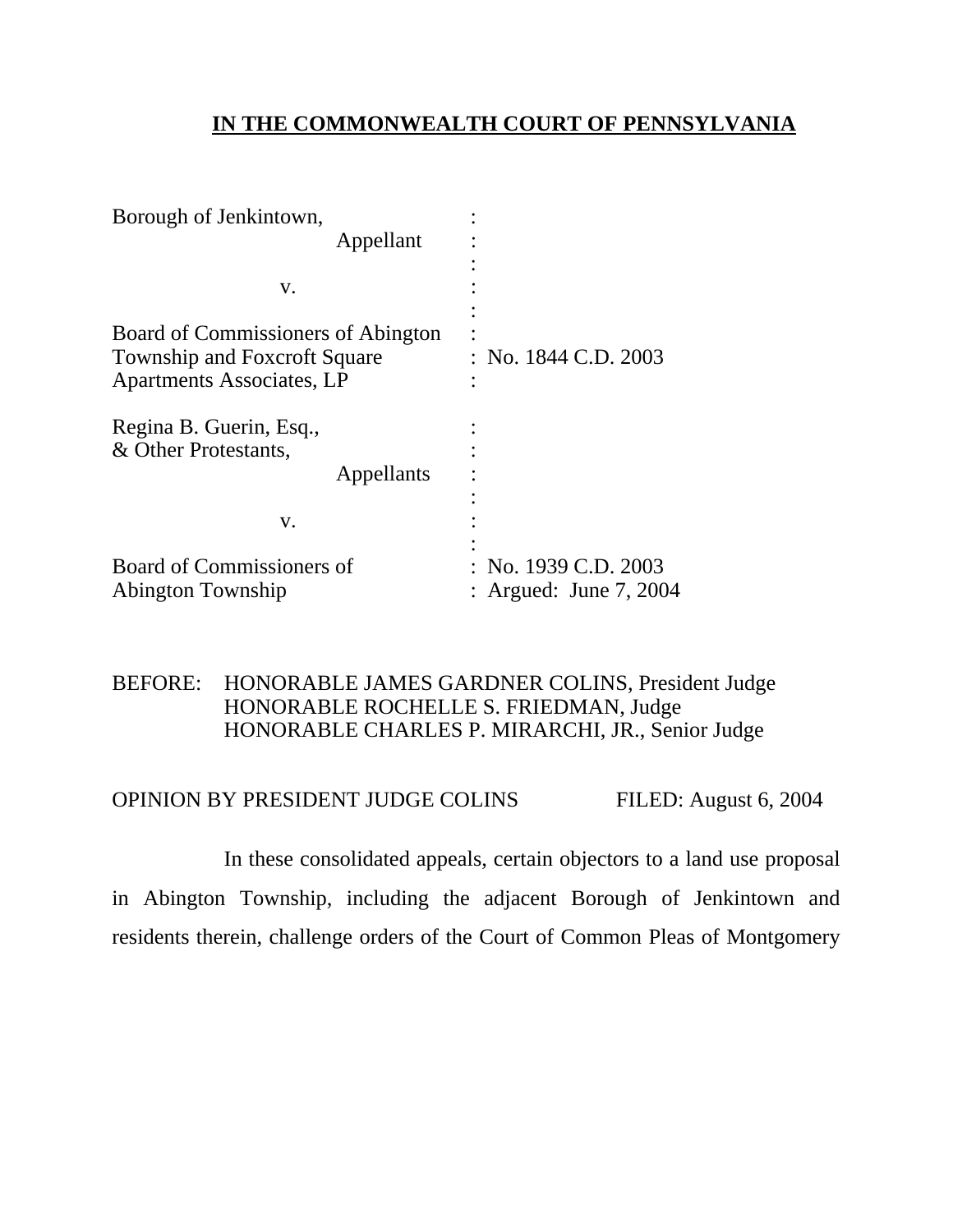County that affirmed the decision of the Board of Supervisors of Abington Township granting approval to the proposal submitted by Foxcroft Associates.<sup>1</sup>

 Foxcroft leases from John Barnes Trustees, Inc. an unimproved plot of land in the Township that it would like to develop as twin apartment buildings in a PB Planned Business District in the township. In 1994, many years before seeking approval for the development, Foxcroft sought and obtained a variance from the parking dimension requirements. Foxcroft filed its land development application on November 21, 2002. In accordance with the terms of the Subdivision and Land Development Ordinance (SALDO), the Township's zoning officer reviewed and accepted Foxcroft's application for completeness. Acceptance of the application for completeness also requires that the zoning officer make a determination that the Board of Commissioners could approve the application without first having the Zoning Hearing Board grant "specific variances or special exceptions." Section 146-14.D.3 of the SALDO. During the approval process, the Township Planning Commission, which includes the Township's zoning officer, approved the application, subject to the condition that Foxcroft meet with objecting neighbors before "the Code Enforcement meeting." Planning Commission August 27, 2002 meeting minutes, p. 11. At the Code Enforcement Committee meeting held on September 3, 2002, the committee's chairman moved to approve Foxcroft's land development plan. The minutes state: "Plan conforms to all of the dimensional requirements of Section 402.3 of the Township Zoning Ordinance." Minutes, p. 3.

 The Township Board of Commissioners conducted a meeting on September 12, 2002, at which it considered a motion to approve Foxcroft's land

<span id="page-1-0"></span><sup>&</sup>lt;u>1</u>  $\frac{1}{1}$  Jenkintown and the residents filed separate appeals to the trial court, which did not consolidate the two cases.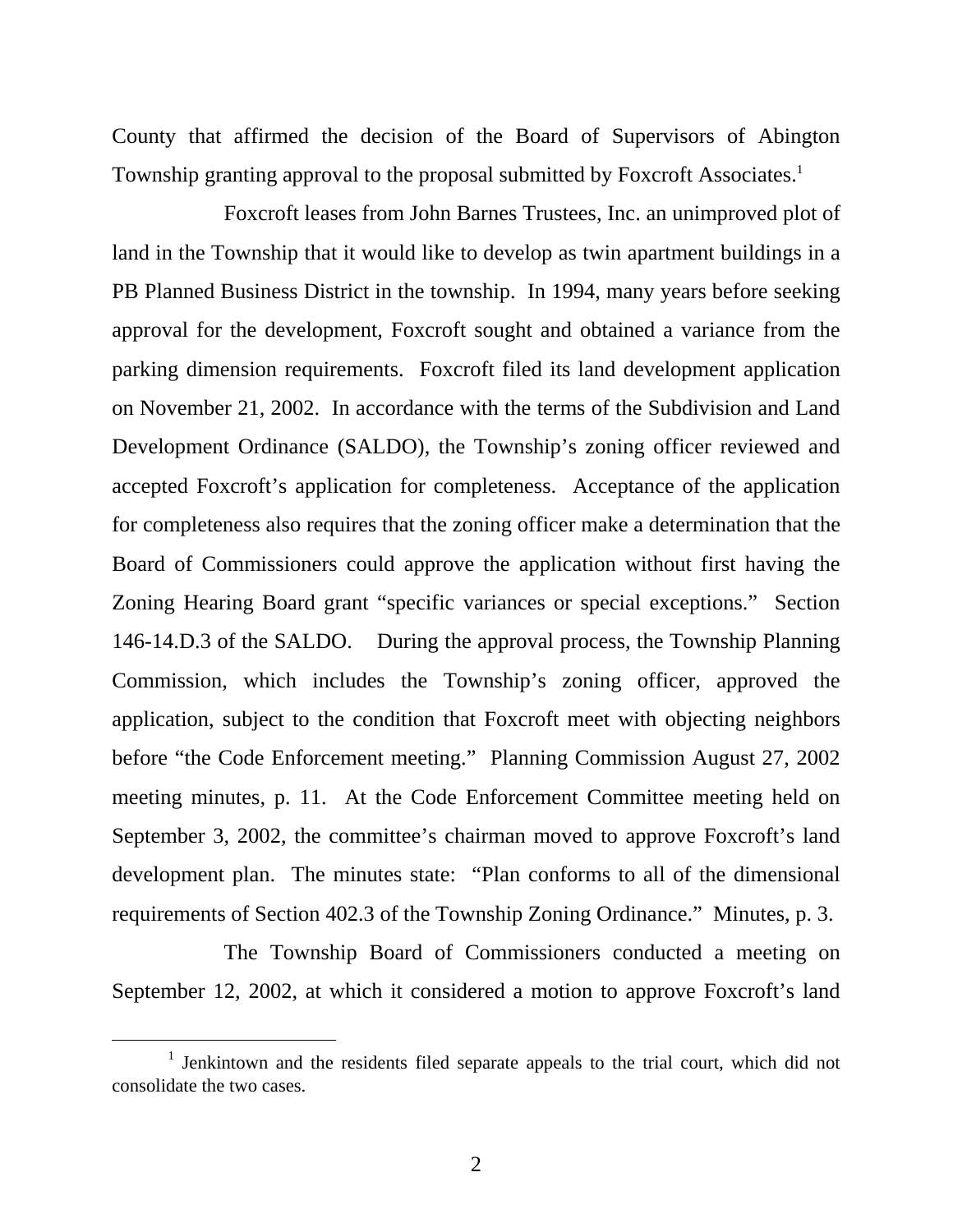development plan. During the course of the meeting Commissioner Ferrara indicated that the plan complied with the Township's zoning ordinance. The Board approved the plan by a vote of  $12-1$  $12-1$  $12-1$ .<sup>2</sup> The separate objectors filed appeals of the Board's decision with both the trial court and the Township's Zoning Hearing Board. The Zoning Hearing Board dismissed the appeals on jurisdictional grounds.

 Following the appeal to the trial court, Foxcroft sought an order of that court imposing a bond upon the objectors pending the outcome of the appeal. The trial court conducted a hearing on the issue of the bond in both objectors' appeals, but neither party ever requested the trial court to conduct further hearings on the merits. In separate orders on the merits, the two trial court judges presiding over the appeals rejected the objectors' arguments and dismissed their appeals.

In their appeal to this Court the objectors raise the following issues:

 1. Whether the trial court applied the proper standard of review in evaluating the Board's decision for errors of law and abuse of discretion after the court took additional evidence relating to the bond issue?

 2. Does the Township's ordinance or the MPC require that the landowner, rather than simply the lessee, sign the land development application submitted to the Board?

 3. Whether the Board erred in approving the application because the plan does not comply with the zoning ordinance and required Foxcroft to request variances from the zoning hearing board before receiving approval of the plan?

 4. Does the Board's approval of the plan improperly result in an unacceptable negative impact upon air, light, noise, environment, and storm water drainage and create undue concentration of population?

<span id="page-2-0"></span> $\frac{1}{2}$  $2^{\circ}$  The Board imposed four conditions to its approval; however, those conditions are not relevant to this appeal.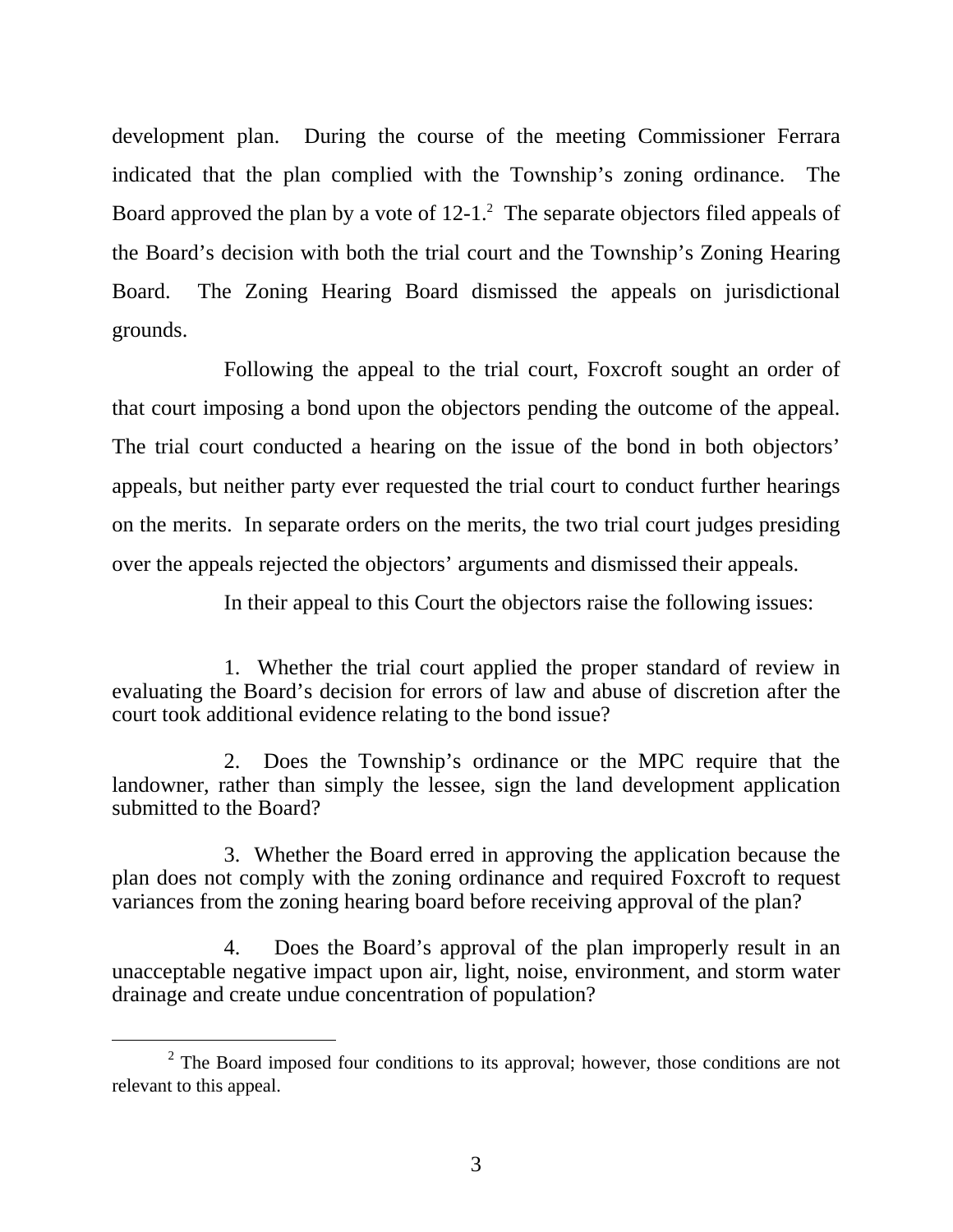#### **I. Standard of Review**

 The objectors contend that the trial court erred by failing to make factual findings as on *de novo* review after accepting additional evidence at the bond hearing. Foxcroft argues that (1) the standard-of-review issue is waived because the objectors did not raise the issue in its statement of matter complained of on appeal, and alternatively (2) that the evidence offered did not relate to the merits of the appeal from the Board.

 We note at the outset that this Court recently held that, when even minor evidence relating to the merits of an appeal is offered at a bond hearing, the trial court must render its own factual findings on the merits of the appeal. *Mitchell v. Zoning Hearing Board of the Borough of Mount Penn*, 838 A.2d 819 (Pa. Cmwlth. 2003). Initially, although neither party has mentioned this facet of the issue, we do not believe the issue of a standard of review can ever be waived. The standard of review this Court must follow remains the same regardless of whether a party raises the issue. In appeals from a trial court's decision in a land development matter, we must review the trial court's findings and legal conclusions for error of law or abuse of discretion, if the trial court has taken additional evidence on the merits. *LHT Associates, LLC v. Township of Hampton*, 809 A.2d 1072 (Pa. Cmwlth. 2002). If the trial court has not taken additional evidence on the merits, we must review the Board's decision for abuse of discretion or error of law. *Wolter v. Board of Supervisors of Tredyffrin Township*, 828 A.2d 1160 (Pa. Cmwlth. 2003), *petition for allowance of appeal denied*, \_\_\_ Pa. \_\_\_, 843 A.2d 1240 (1994). Generally, if the trial court, after taking additional evidence on the merits, has failed to make its own review *de novo*, we must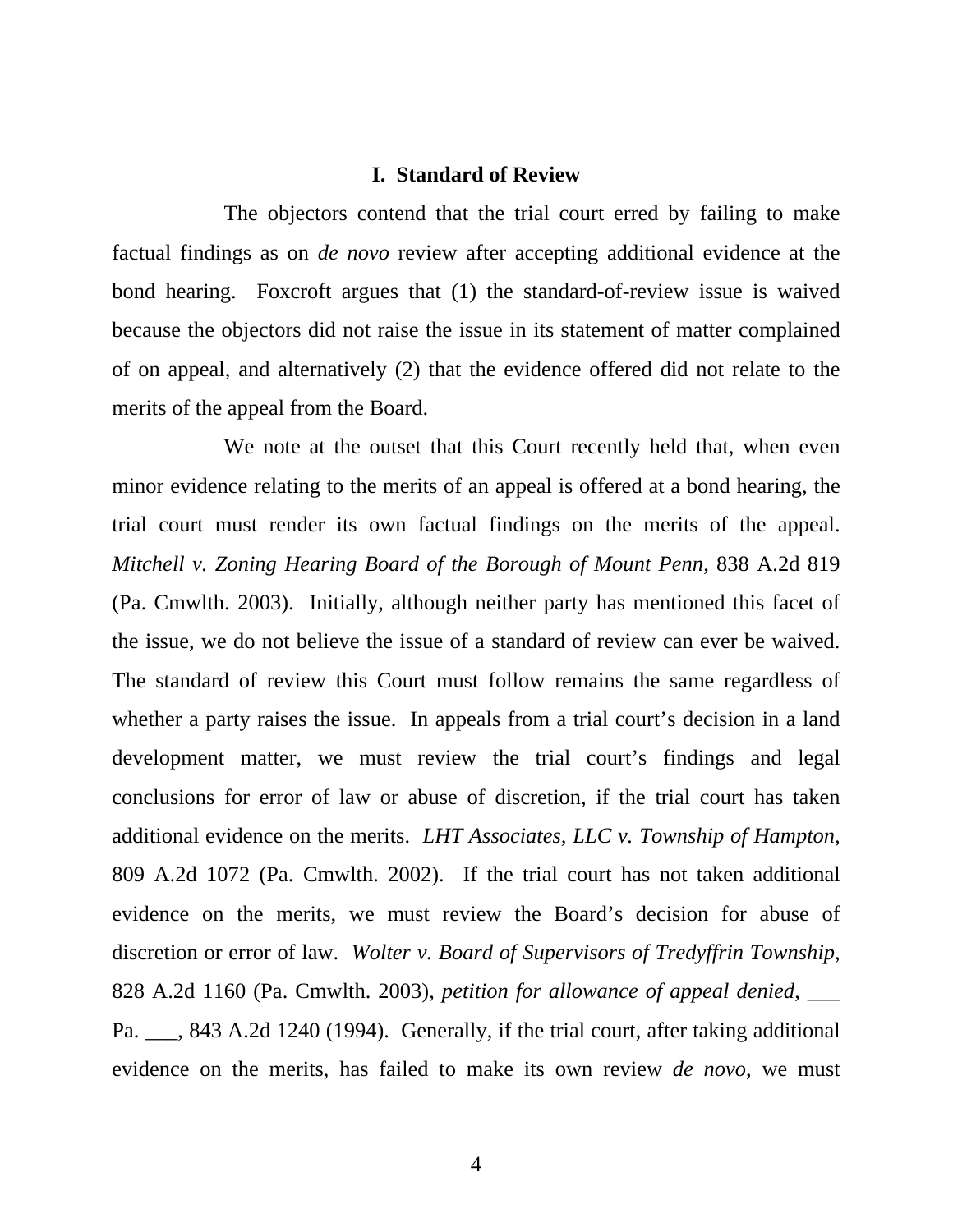remand to the trial court. However, even in cases where a trial court has accepted additional evidence on the merits, and nevertheless improperly proceeds to exercise pure appellate review rather than *de novo* review, we may review the trial court's decision when the record presents "uncontradicted facts" permitting our review and rendering a remand unnecessary. *Rayel v. Bridgeton Township Zoning Hearing Board*, 511 A.2d 933 (Pa. Cmwlth. 1986) (Where undisputed facts showed no abandonment, this Court could review for error of law).

 In this case, the parties have not argued that the evidence presented at the bond hearing created any factual disputes, nor does our review of the record show that the parties dispute the facts relied upon the trial courts. Accordingly, we may exercise judicial review over the trial courts' decisions, and no remand is necessary.

#### **II. Landowner's Signature**

 The objectors contend that the trial court erred in concluding that the owner of the property, the John Barnes Trustees, Inc., was not required to sign the land development application Foxcroft submitted. The objectors' theory is that the Board is empowered to grant approval only to applicants who are "developers" under the terms of Section 107(a) of the Municipalities Planning Code, Act of July 31, 1968, P.L. 805, *as amended*, 53 P.S. §10107(a), and Foxcroft is not a developer as defined in that section. The term "applicant" encompasses the term "developer," which the noted MPC section defines as "any landowner, agent of such landowner, or tenant with the permission of such landowner, who makes or causes to be made a … land development." The objectors claim that Foxcroft is not a developer because it does not have the permission of the landowner. The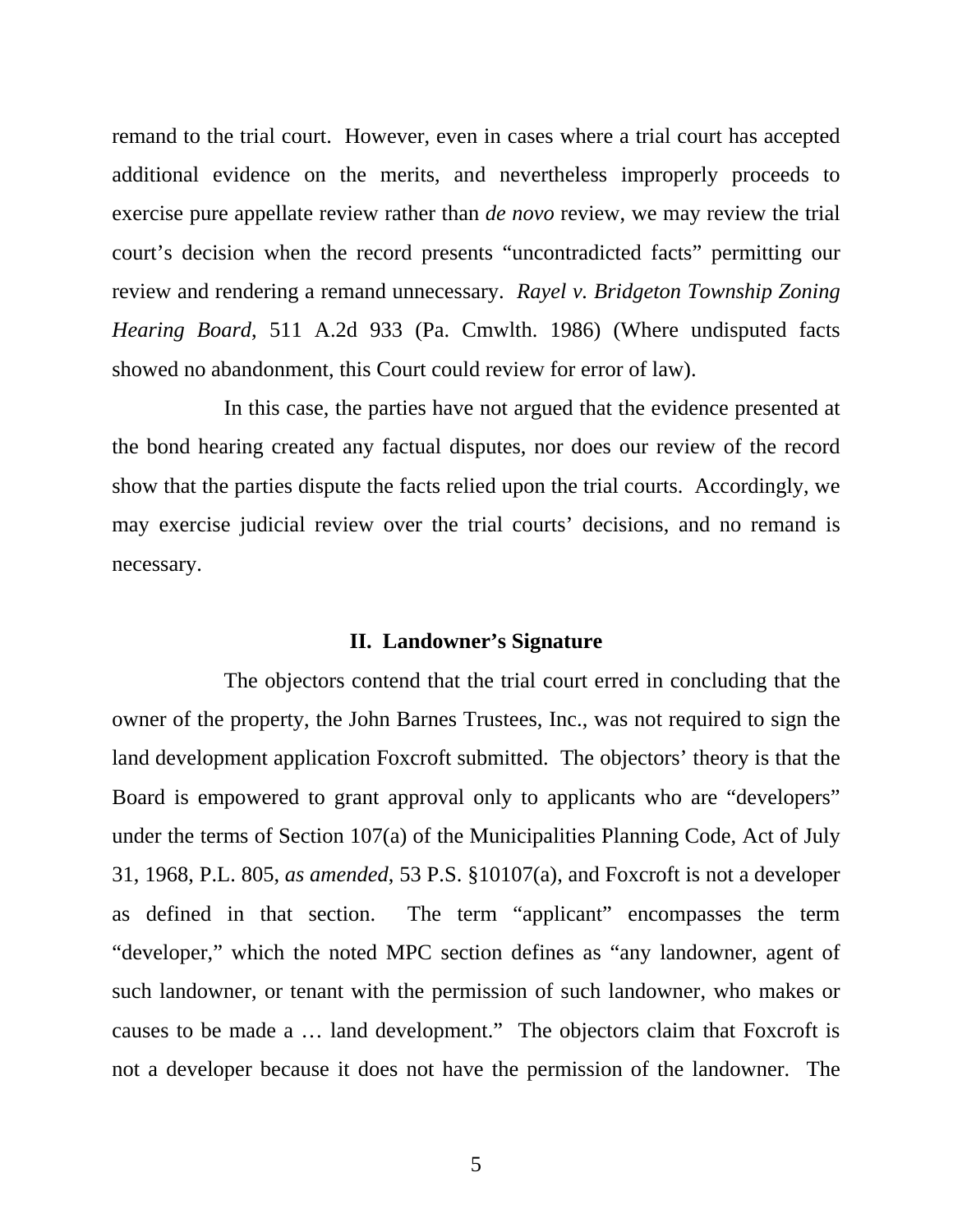objectors argue that the terms of the lease do not provide Foxcroft with the type of landowner permission envisioned under the MPC. Foxcroft relies upon the definition of "landowner" in the MPC, which includes "a lessee if he is authorized under the lease to exercise the rights of the landowner ... ." The lease between Foxcroft and John Barnes Trustee, Inc. provides, "Lessee shall have the right to use and occupy the Demised Premises for any lawful purpose which Lessee deems appropriate in its sole discretion … ." The objectors, while recognizing the broad language of the lease provision, insist that the language is not specific or broad enough to include land development as a "use" of the property.

 However, we agree with the trial court's conclusion that the term "use" contemplates development of the land, as well as other uses. As Foxcroft points out, although the terms of the SALDO are more constrained with regard to the term "applicant," the provisions of a municipality's SALDO cannot expand or contract the terms in the MPC. *Rural Area Concerned Citizens, Inc. v. Fayette County Zoning Hearing Board*, 646 A.2d 717, 725 (Pa. Cmwlth. 1994), *petition for allowance of appeal denied*, 540 Pa. 636, 658 A.2d 798 (1995). Accordingly, we conclude that the trial court correctly decided this issue.

#### **III. The Zoning Issues**

 The objectors assert that the trial court erred in affirming the Board's decision to approve the application because Foxcroft did not obtain certain variances under the zoning ordinance. Foxcroft argues that the objectors should have raised such issues in an appeal to the Zoning Hearing Board either from (1) the action of the Township's zoning officer, Mr. Penecale, in accepting Foxcroft's application for zoning conformity, as required under the SALDO, or (2) from the

6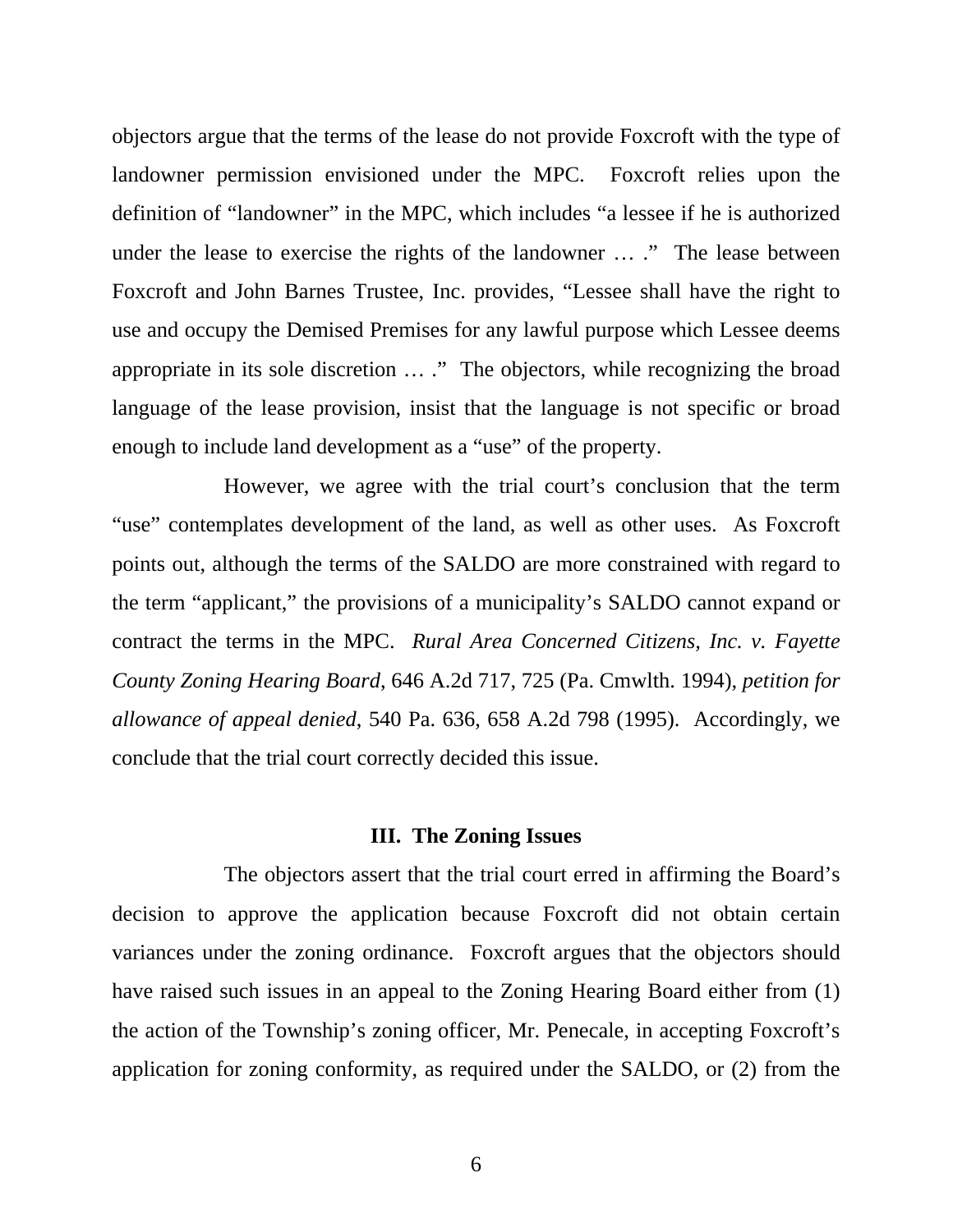action of the Board of Commissioner's Code Enforcement Committee approving the plan for zoning conformity on September 3, 2002.

 We agree that both the Township's SALDO and the MPC contemplate that a party seeking to develop land in the Township must obtain from the zoning hearing board any waivers, variances, or special exceptions necessary under the Township's zoning ordinance before the Board of Supervisors may grant approval of a land development application. See *Graham v. Zoning Hearing Board of Upper Allen Township*, 520 Pa. 526, 555 A.2d 79 (1989). However, before seeking such zoning relief, the SALDO, the zoning ordinance, and the appeal provisions of the MPC recognize that a developer generally needs to seek such relief or approval from a zoning hearing board only if the proposed use does not comply with the terms of the zoning ordinance. Zoning officers generally act in a gate-keeper-type capacity, sheltering zoning hearing boards from the duty to render preliminary decisions as to zoning compliance. Where a municipality has a zoning officer, the MPC provides for relief from such officers' determinations by its jurisdictional grant to zoning hearing boards.

 The MPC provides for jurisdiction of zoning hearing boards in the following circumstances: (1) substantive challenges to the validity of land use ordinances; (2) challenges to land use ordinances on the bases of defects in the enactment process; (3) challenges to determinations of zoning officers; (4) challenges to determinations of zoning officers relating to flood plain or hazard ordinances; (5) applications for variances; (6) applications for special exceptions; (7) appeals from determinations of an officer or agency charged with the administration of transfers of development rights or performance density provisions of the zoning ordinance; (8) appeals from zoning officers'

7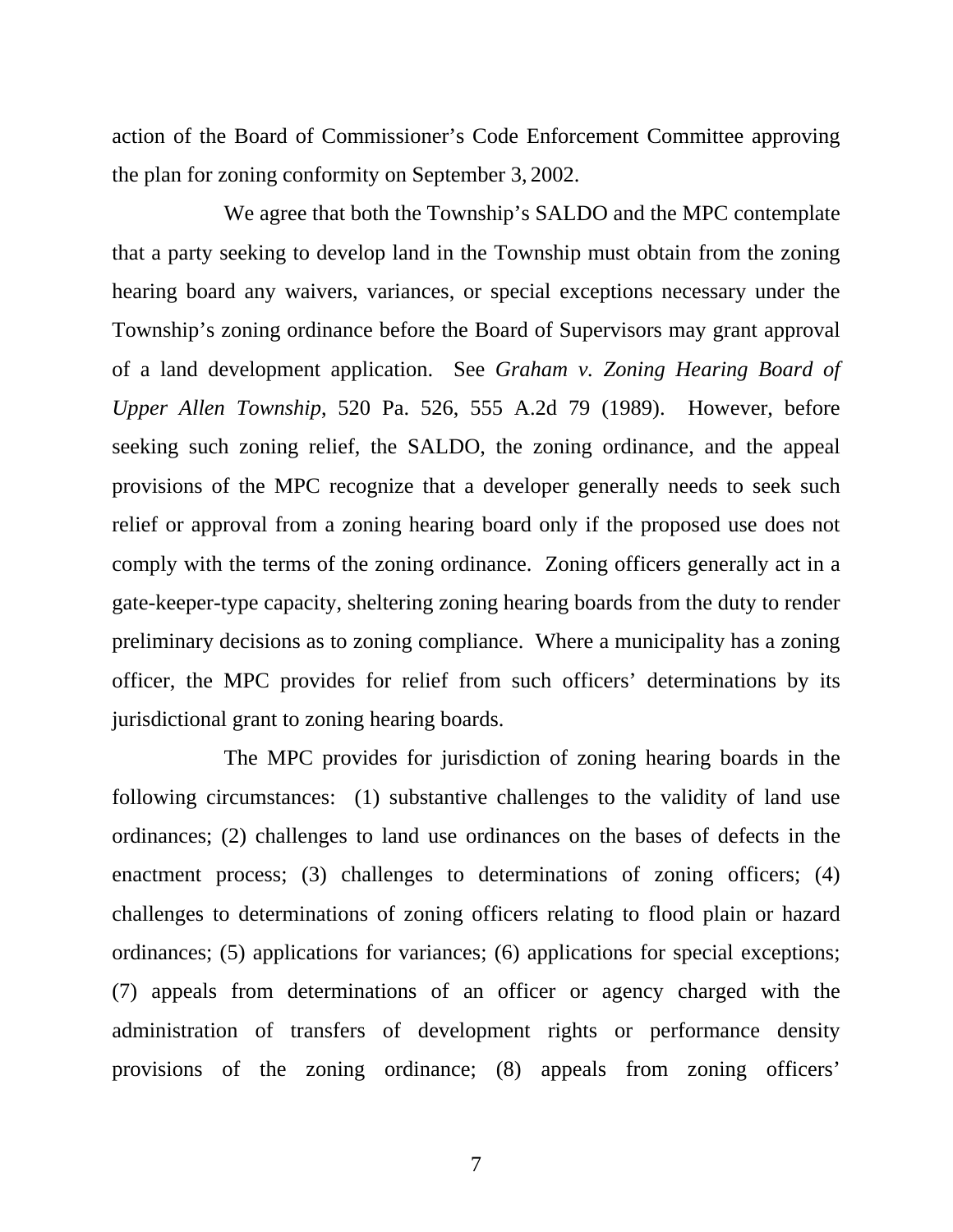determinations under section 916.2, 53 P.S. §10916.2, relating to developers' requests for preliminary opinions regarding whether a land development proposal comports with a zoning ordinance; and (9) appeals from zoning officers' or engineers' decisions "in the administration of any land use ordinance or provision thereof with reference to sedimentation and erosion control and storm water management insofar as the same relate to development not involving Article V or VII applications." Section 909.1(a)(1)-(9), 53 P.S. §10909.1(a)(1)-(9)[.3](#page-7-0)

 The drafters of the 1988 MPC amendments certainly recognized the fact that zoning officers make determinations both in the context of land development proposals under Article V of the MPC as well as other types of land use proposals, i.e., whether a use is permitted and whether zoning relief is necessary for a particular use. The MPC provides developers with the option of seeking to have all zoning issues resolved before submitting a land development application, and having those issues decided preliminarily by a zoning officer, with the right to appeal his determinations to the zoning hearing board. Section 916.2, 53 P.S. §10916.2. This section specifically states that its purpose is to provide developers with this **option** in order to ensure that the proposal is free from challenge at the development application phase.

 However, while this provision vests zoning hearing boards with jurisdiction over such determinations of zoning officers, and while other provisions recognize that review of certain determinations of zoning officers arising in the course of the MPC's land development process rests with the governing body, the

<span id="page-7-0"></span> $\frac{1}{3}$ <sup>3</sup> This reference in this last subsection to Article V of the MPC clearly revokes jurisdiction from zoning hearing boards over appeals from zoning officers' determinations relating to sedimentation **when the determination arises in the context of land development**.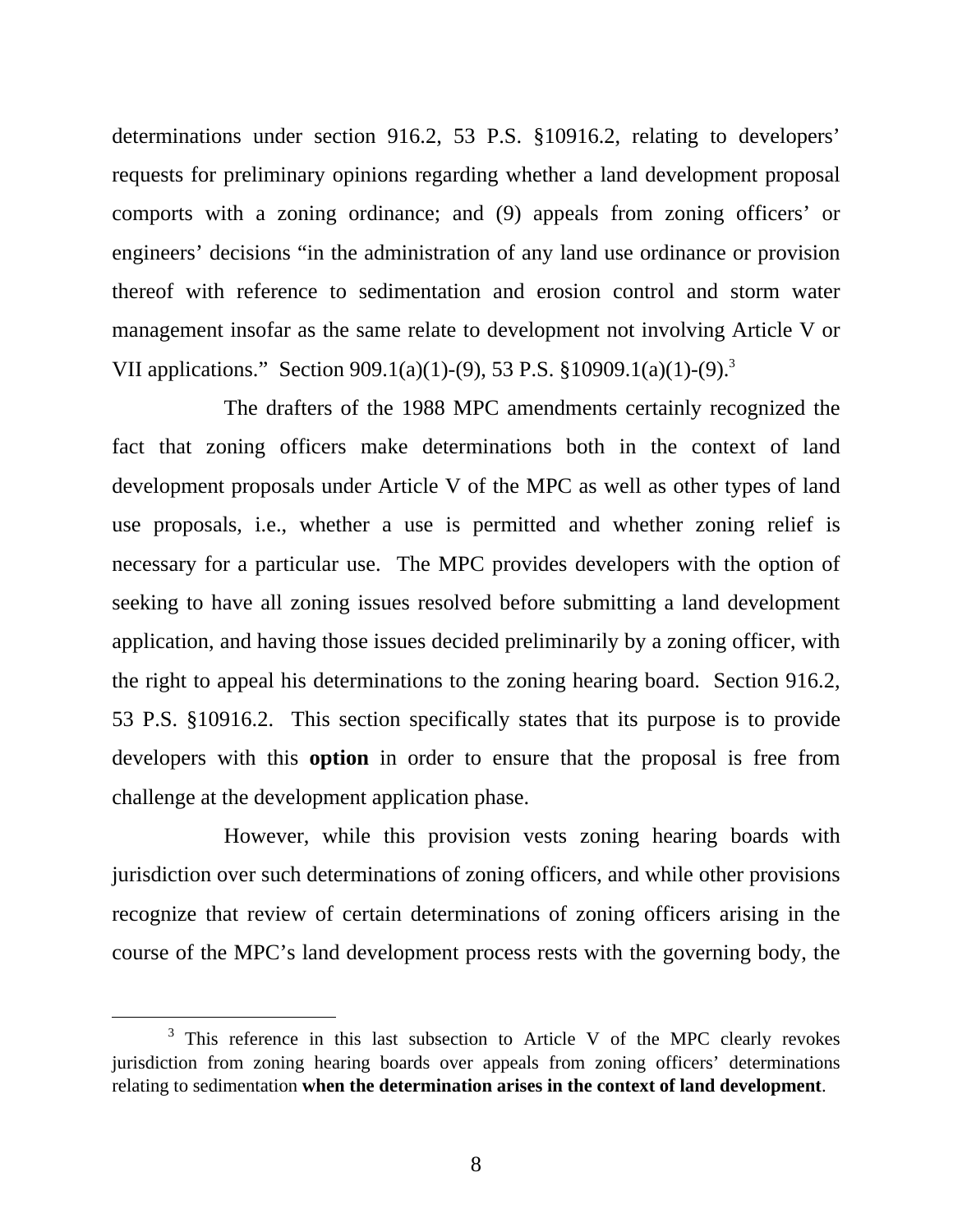MPC is silent as to the method to challenge other determinations of a zoning officer that are made in the context of the land development review process before a governing body. Formerly, the MPC placed jurisdiction over appeals from decisions of governing bodies in land development proceedings with the zoning hearing boards, *see* former Section 1007 of the MPC, added by the Act of June 1, 1972, P.L. 333. Regardless of the change to the jurisdictional aspects of the MPC, and the MPC's silence as to the timing of challenges to the zoning aspect of land development approval, the Supreme Court has stated that issues involving zoning in land development should be resolved before a governing body may grant final approval. *Graham,* 520 Pa. 526, 532, 555 A.2d 79, 81-82 (1989).

 In this case, the Board of Supervisors acted in its fact-finding capacity as directed in *Graham*. The Township's SALDO requires the Code Enforcement Committee to conduct a hearing regarding whether a proposal complies with the zoning ordinance. Presumably, in a case where a Board of Supervisors does not agree with a zoning officer's conclusions, the Board would deny the proposal, or grant approval with the condition that the developer must first seek whatever variances or special exceptions are required under the zoning ordinance. A landowner in such circumstances, may appeal that determination to the courts of common pleas, as presently provided in the MPC. In reviewing such decisions, if a trial court determines that a governing body improperly interpreted the zoning ordinance, it may reverse the governing body's decision, as containing a fundamental defect, or it may reverse and remand, upon a finding that variances or special exceptions are required, viewing the governing body's decision as conditional, and resting ultimately on whether the developer obtains the required zoning relief.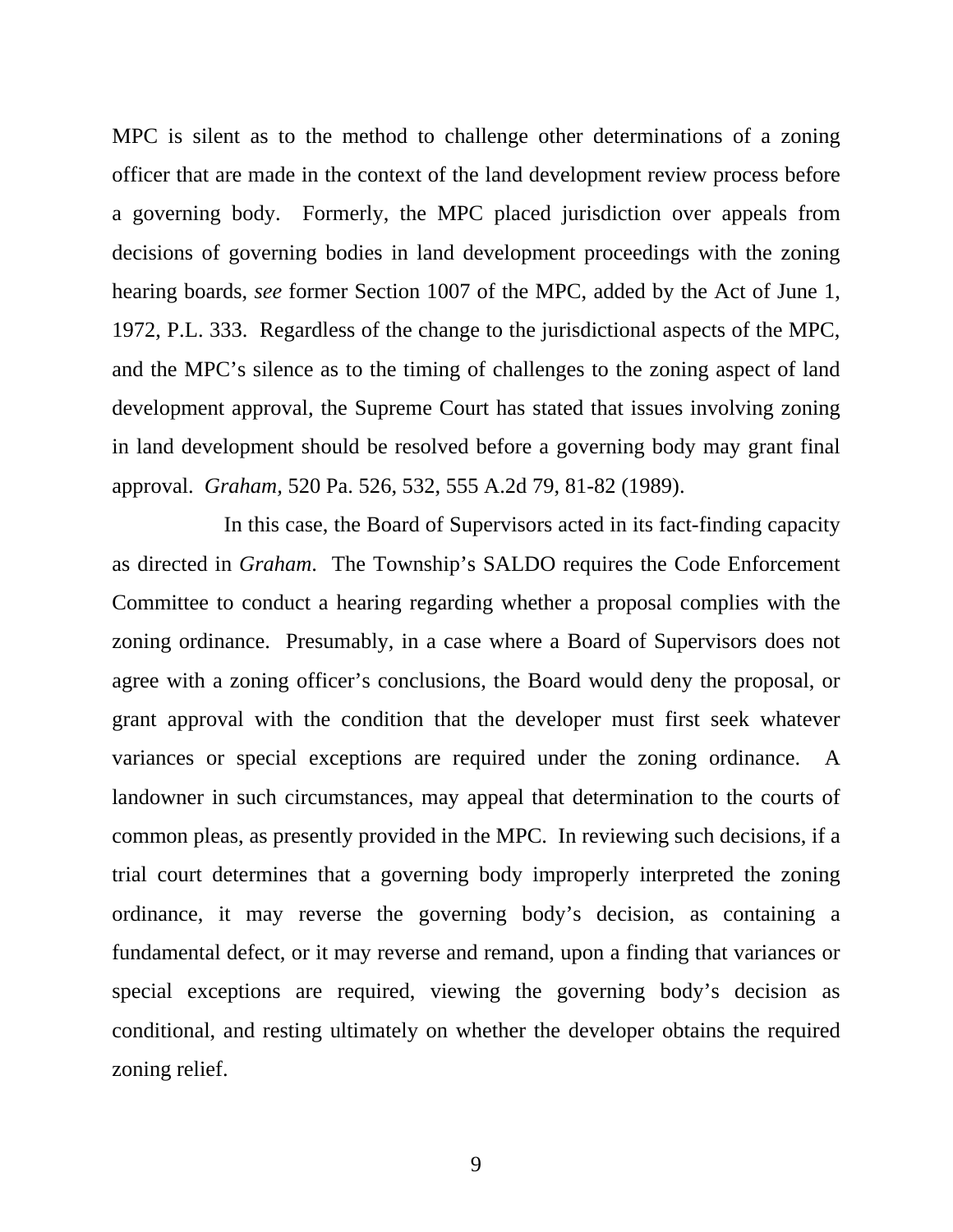In this case, the trial courts' approach, if not the result, was correct. The trial courts reviewed the proposal for compliance with the zoning ordinance, and concluded that the Board of Supervisors did not err in its zoning interpretations. Having concluded that the plan comported with the terms of the zoning ordinance, and, that accordingly, no issue subject to the zoning hearing board's jurisdiction remained, i.e., zoning relief in the form of a waiver, variance, or special exception, the trial court affirmed the Board's decision to grant final approval.

 Similarly, here we must review the Board's decision. If we conclude that the Board erred with regard to its conclusion that the plan satisfies the terms of the ordinance, our inquiry is complete. If we determine that that conclusion is erroneous, either because the use is not permitted as of right, or because aspects of the proposal require submission of variance or special exception application to the zoning hearing board, we must vacate and remand, as our ultimate conclusion thereby would be that the plan contains a fundamental defect, one that either can be corrected through zoning hearing board relief or could never be cured because the proposed use is not a permitted use.

 The SALDO requires the Board of Supervisors to consider whether an applicant has complied with the terms of the zoning ordinance. Our review of the zoning ordinance presents at least one issue of concern. In reviewing that ordinance, we note that one requirement, found in Section 704, captioned "Principal Uses Permitted, states:

 A. Use by Right: In any given district, a use is permitted by right, provided it is listed in the district regulations; provided it can comply with the applicable use regulations stated herein; and provided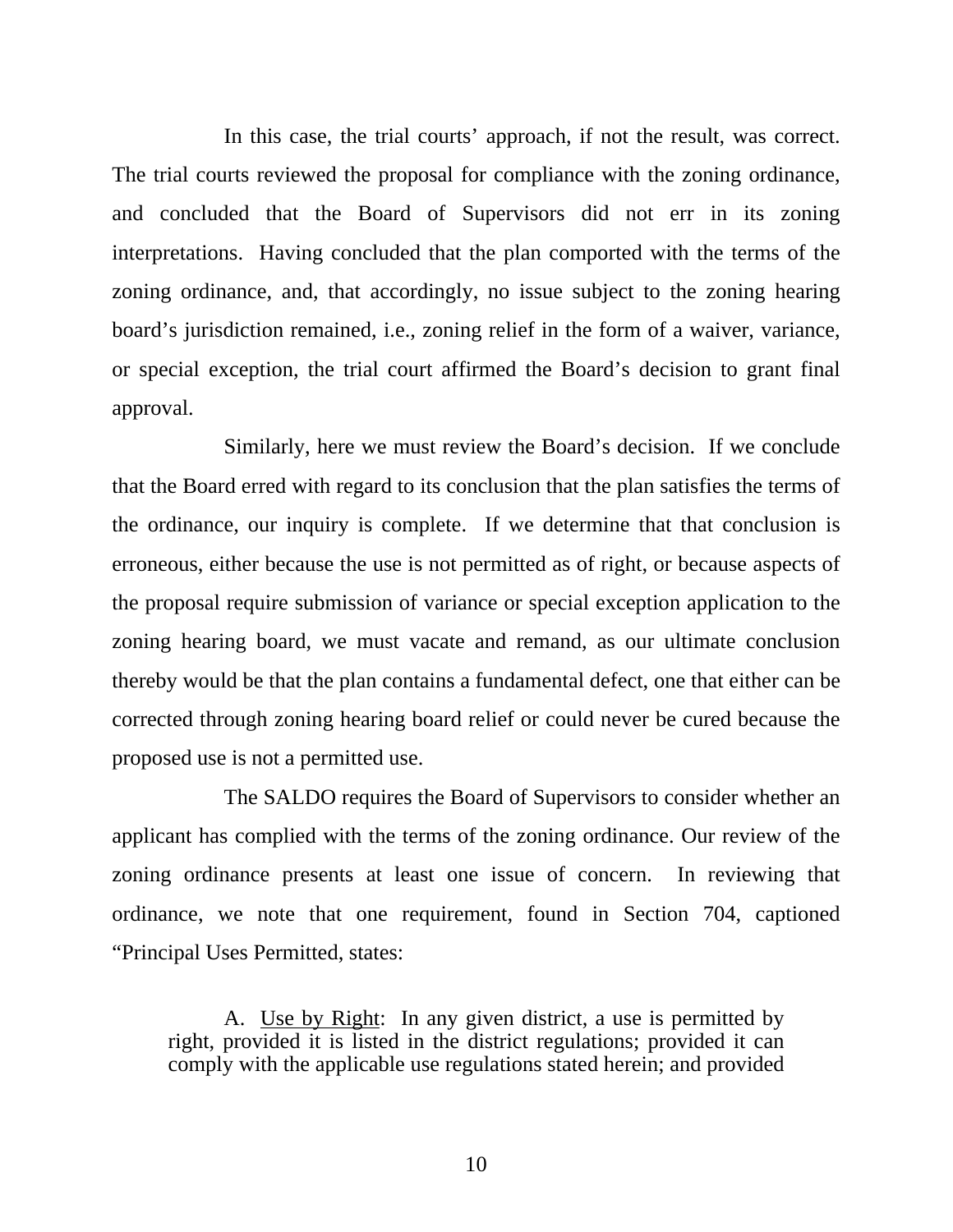a zoning use permit has been duly issued by Abington Township, as specified in this Ordinance.

 Although the zoning officer did comply with the SALDO by offering his opinion as to whether the proposal complied with the terms of the zoning ordinance, there is no evidence to suggest that the Township has issued a permit as required under Section 704. As such, we must agree with the objectors that the Board erred in concluding that the proposal complies with all of the terms of the zoning ordinance. Based upon this conclusion, and the lack of the required permit, the issuance of which would have ignited a definitive right of appeal for the objectors, we must conclude that Foxcroft's plan contains a defect, and that the Board, under the circumstances, could at most have granted conditional approval of the proposal, awaiting approval by the Township under Section 704 of the zoning ordinance.

 In reaching this decision we are persuaded not only by this apparent absence of compliance, but also by the admittedly ambiguous nature of the land development approval process and the changes to the MPC in 1988. The SALDO contains no specific provisions regarding the method of challenging the zoning officer's determinations during the approval process. The Courts have long recognized the distinction between land use approval and the concurrent need for zoning approval. As noted by this Court in *Appeal of Fiori*, 635 A.2d 743 (Pa. Cmwlth. 1993), *petition for allowance of appeal denied*, 538 Pa. 638, 647 A.2d 512 (1994), the separation of authority between governing bodies in the land development process and zoning hearing boards in the approval of specific uses, and the granting of zoning relief, has been addressed in numerous cases. The underlying notion is that, while a governing body may interpret zoning ordinances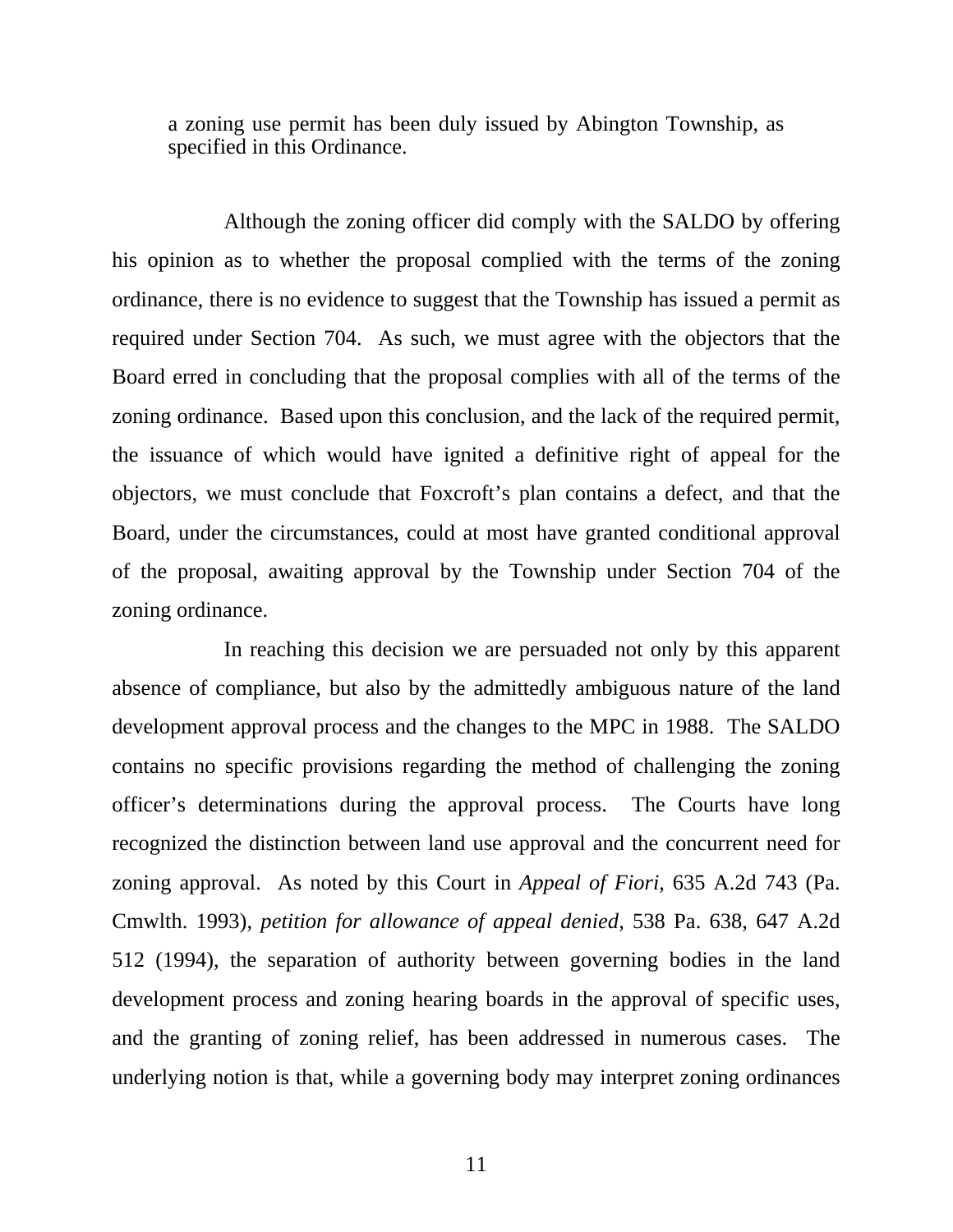in the land development review process, it has no authority to render final determinations resolving questions such as whether a use is permitted and whether relief from zoning ordinances is warranted or deserved.

 Based upon this conclusion, we believe that the Board erred in approving Foxcroft's development proposal without imposing the additional condition of obtaining necessary zoning approval.<sup>[4](#page-11-0)</sup> Additionally, we need not address the specific zoning defects that the objectors raise, as all of those concerns should be addressed when Foxcroft requests a permit under Section 704, presumably from the zoning officer. After his action on the request, the objectors will be able to challenge his determination, if necessary.<sup>[5](#page-11-1)</sup>

 Accordingly, we vacate the trial courts' decisions, and remand with the direction to remand the matters to the Board of Supervisors, which should amend its approval to reflect the need for all necessary zoning permits and approval.

## \_\_\_\_\_\_\_\_\_\_\_\_\_\_\_\_\_\_\_\_\_\_\_\_\_\_\_\_\_\_\_\_\_\_\_\_\_\_ JAMES GARDNER COLINS, President Judge

<span id="page-11-0"></span> $\overline{4}$  Our decision in *Residents Against Matrix v. Lower Makefield Township*, 845 A.2d 908 (Pa. Cmwlth. 2004), confirms the notion that zoning review is required. While we stated in that case that the zoning hearing board should review the development proposal, while here we suggest approval by the zoning officer, the outcome in *Residents Against Matrix* may have been warranted by the specific provisions of Makefield Township's ordinance.

<span id="page-11-1"></span> $<sup>5</sup>$  We also reject the objectors' claim that their challenge to the substantive validity of the</sup> SALDO was not waived. MPC Section 10909.1(a), as noted above, vests zoning hearing boards with jurisdiction over challenges to the substantive validity of land use ordinances. Further, we agree with the trial court that the objectors' challenge sought review of the application of the SALDO, and at best only ambiguously contested the validity of the SALDO as to the alleged negative impact on the health, welfare, morals, and financial interests of the objectors.